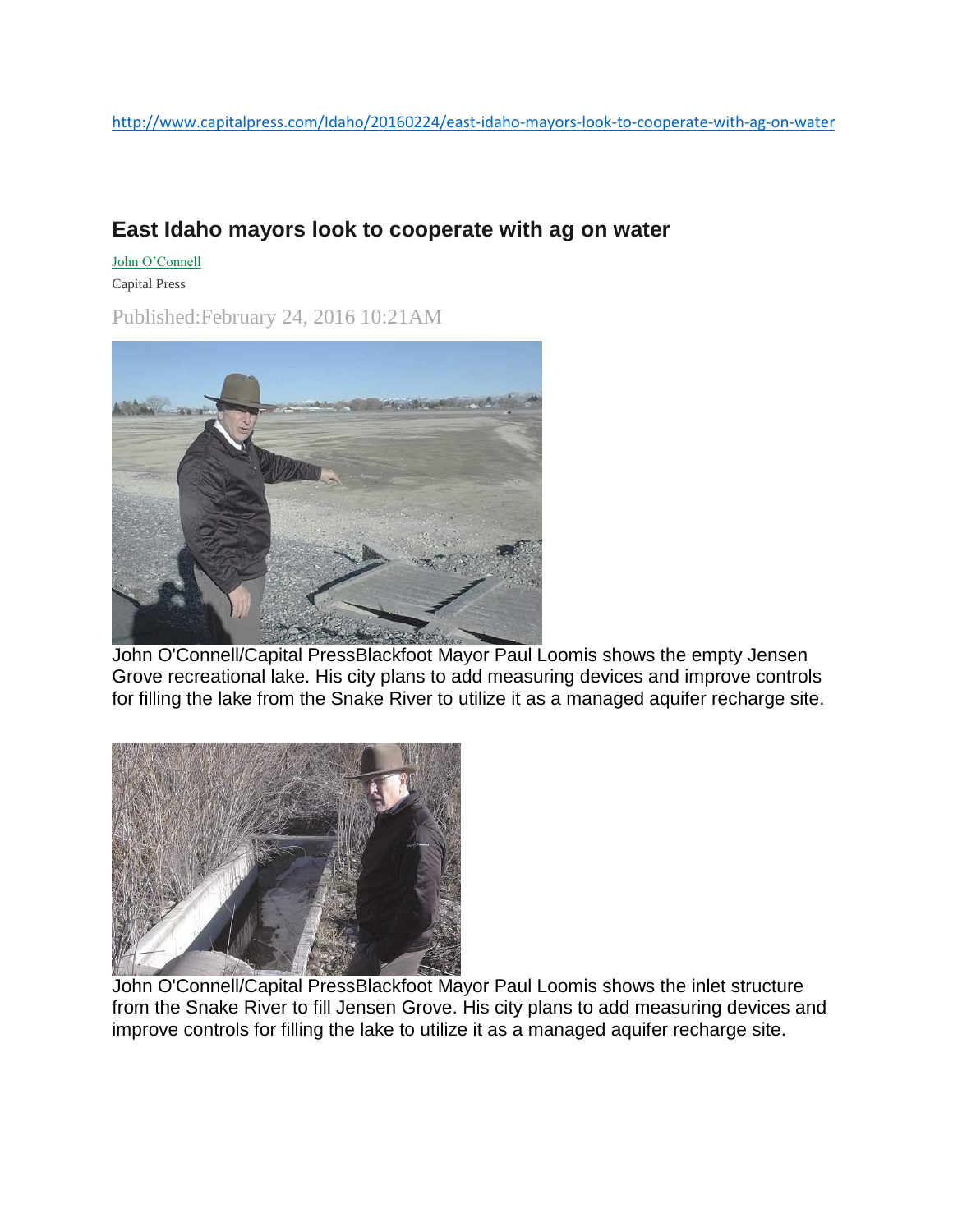**Blackfoot Mayor Paul Loomis has a host plans in the works aimed at making his Eastern Idaho city a partner with agriculture in the effort to stretch a declining water supply, rather than an adversary.**

## Capital Press

BLACKFOOT, Idaho — Mayor Paul Loomis admits Blackfoot, like most Idaho cities, has done a poor job in the past of keeping abreast of crucial water issues.

As demands for the vital resource continue to grow, Loomis vows Blackfoot will be far more active in future water discussions, and he said the city has already started efforts aimed at better cooperating with agriculture to stretch Idaho's water as far as possible.

"More often than not, we have been adversaries — particularly with the surface water users — as opposed to a spirit of cooperation or collaboration," Loomis said.

In December, Blackfoot completed a \$10,000, comprehensive review to catalogue all of its municipal water rights. The city is also poised to start construction of a \$53,000 project — half funded by the Idaho Water Board — to install improved inflow and outflow controls and measurement devices at its Jensen Grove recreational lake, in order to conduct managed aquifer recharge there.

The lake was built for the city in the 1950s by the Army Corps of Engineers and U.S. Department of Transportation when the Snake River was rerouted, at the expense of community access, to construct Interstate 15.

Loomis explained the city hopes to build a well to provide water to agricultural irrigators serviced by the Miner's Ditch. Recharge in Jensen Grove could help the city provide mitigation water to senior water rights holders in order to use the well. Loomis said the ditch, which ran too close to schools and caused logistical challenges for rail and highway transportation, was rerouted in 1962, and the city agreed pump the irrigators Blackfoot River water from a new ditch. The well would save power and pump maintenance costs, but the Surface Water Coalition has challenged the mitigation plan in court, Loomis said.

Blackfoot has signed a contract to collaborate on recharge — intentionally letting surface water seep into the water table to build the aquifer — with the private recharge entity Recharge Development Corp. David Tuthill, a partner in the corporation, said the business hopes to add additional cities to its client list.

Loomis said Blackfoot also recently hosted a meeting to organize the many small ditch companies that provide surface irrigation water to flood irrigate residential property in the city under a common umbrella. Working together, Loomis believes the ditch companies could access grants and install sprinkler systems, thereby drawing back former members who left in favor of city water and relieving demand for Blackfoot's water department. The next meeting will be March 24.

He said Blackfoot also implemented an ordinance last year requiring developers of new construction to offer secondary water sources for irrigation needs.

Loomis has predicted his city of about 12,000, located roughly midway between Pocatello and Idaho Falls, will double its population within the next decade. The city has been annexing new land lately, and Loomis emphasized the only other way to address residential water needs is to compete with agriculture for water rights and "buy and dry" farm land. Just a year and a half ago, Loomis said Blackfoot purchased 100 acre feet of water rights from farm ground.

"That is the least preferred option," Loomis said.